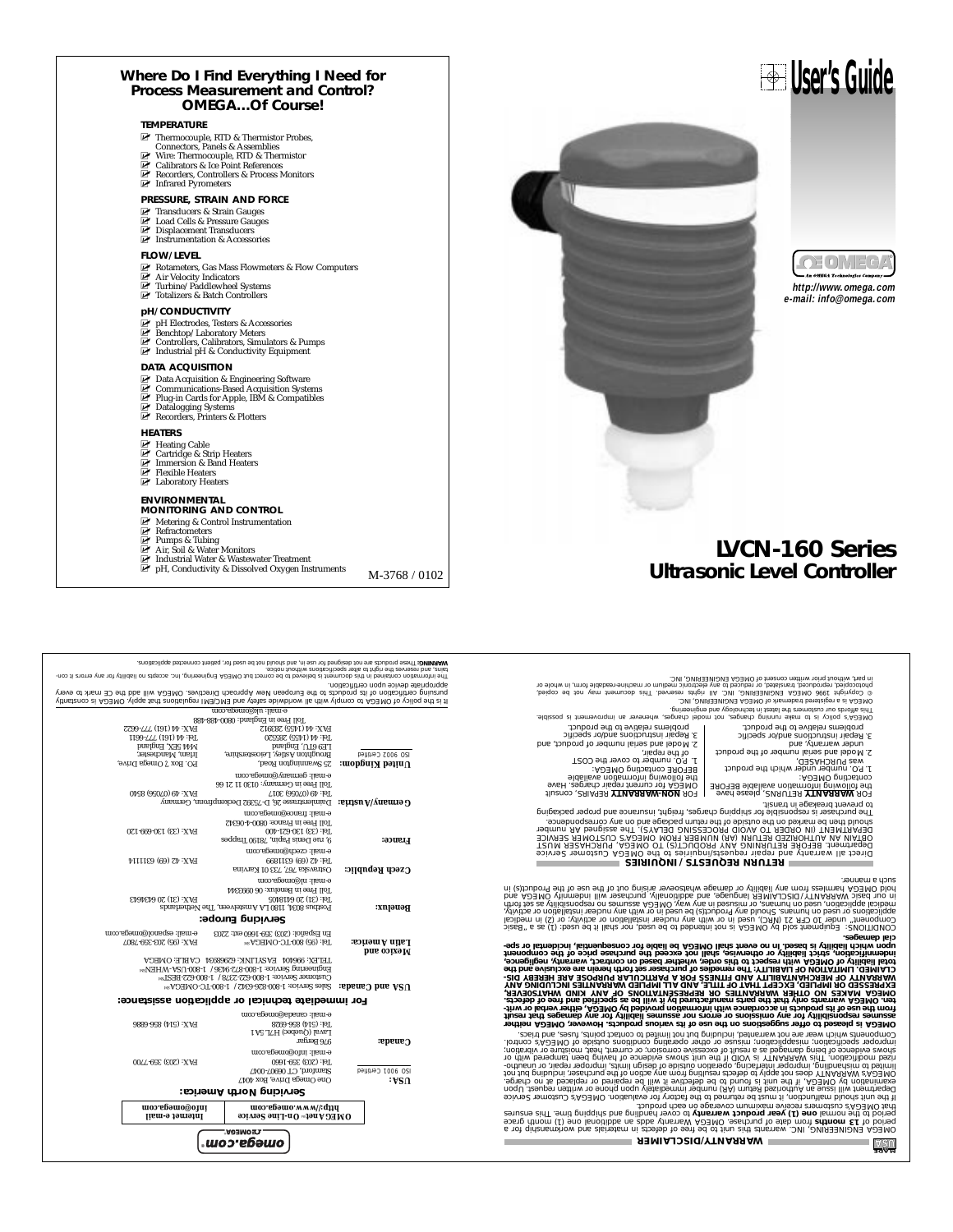# **SPECIFICATIONS**

## **Step One**

| Range:                 | 3.6" to 6' $(9 \text{ cm to } 1.8 \text{ m})$   |  |  |
|------------------------|-------------------------------------------------|--|--|
| Accuracy:              | $\pm$ .25% of span in air                       |  |  |
| Resolution:            | $0.125$ " (3 mm)                                |  |  |
| Frequency:             | 83 kHz (nominal)                                |  |  |
| Pulse rate:            | 3 pulses per second                             |  |  |
| Beam width:            | 8° conical                                      |  |  |
| Blocking distance:     | $3.6$ " (9 cm) minimum                          |  |  |
| <b>LED</b> Indication: | Power, relay & fail-safety                      |  |  |
| Fail-safety:           | Power and echo fail-safe                        |  |  |
| Supply voltage:        | LVCN-160-AC: 120 VAC                            |  |  |
|                        | LVCN-160-DC: 18-30 VDC                          |  |  |
| Set points:            | 2 per relay                                     |  |  |
| Adjustments:           | Potentiometer                                   |  |  |
| Relay types            | (2) latched, SPDT                               |  |  |
| Relay rating:          | LVCN-160-AC: 250 VAC, 10A, 1/2 hp.              |  |  |
|                        | LVCN-160-DC: 250 VAC, 10A, 1/4 hp.              |  |  |
| Relay mode:            | Selectable NO or NC                             |  |  |
| Relay latch:           | ON or OFF                                       |  |  |
| Hysteresis:            | Adjustable over range                           |  |  |
| Temperature rating:    | $F: -40^{\circ}$ to $140^{\circ}$               |  |  |
|                        | C: $-40^{\circ}$ to $60^{\circ}$                |  |  |
|                        | Temp. compensation: Automatic over entire range |  |  |
| Pressure rating:       | 30 psi (2 bar) @ 25 °C., derated @ 1.667 psi    |  |  |
|                        | (0.113 bar) per $°C$ . above 25 °C.             |  |  |
| Enclosure rating:      | NEMA 4X (IP65)                                  |  |  |
| Enclosure material:    | Polypropylene, U.L. 94VO                        |  |  |
| Transducer material:   | <b>PVDF</b>                                     |  |  |
| Mounting conn.:        | $3/4$ " NPT $(3/4"$ G)                          |  |  |
| Mounting gasket:       | Viton $(3/4"$ G) metric only                    |  |  |
| Conduit connection:    | $1/2$ " NPT                                     |  |  |
| CE compliance:         | EN 50082-2 immunity (LVCN-160-DC only)          |  |  |
|                        | EN 55011 emission (LVCN-160-DC only)            |  |  |
|                        |                                                 |  |  |

### **About Ultrasonic Technology:**

An ultrasonic sound wave is pulsed three times per second from the base of the transducer. The sound wave reflects against the process medium below and returns to the transducer. The microprocessor based electronics measures the time of flight between the sound generation and receipt, and translates this figure into the distance between the transmitter and process medium below.

#### **Faceplate:**



## **Model Chart:**

| Model                   | Power     | Relay                        | Mounting |
|-------------------------|-----------|------------------------------|----------|
| LVCN-161-AC   120 VAC   |           | 250 VAC, 10A, 1/2 Hp.        | 2" NPT   |
| LVCN-161-DC   18-30 VDC |           | 250 VAC, 10A, 1/4 Hp. 2" NPT |          |
| LVCN-162-AC ∣ 120 VAC   |           | 250 VAC, 10A, 1/2 Hp         | $2"$ G   |
| LVCN-162-DC             | 18-30 VDC | 250 VAC, 10A, 1/4 Hp.        | $2"$ G   |

#### **Dimensions:**



## **Beam Cone Radius:**



## T **Temperature/Pressure Derating Chart:**

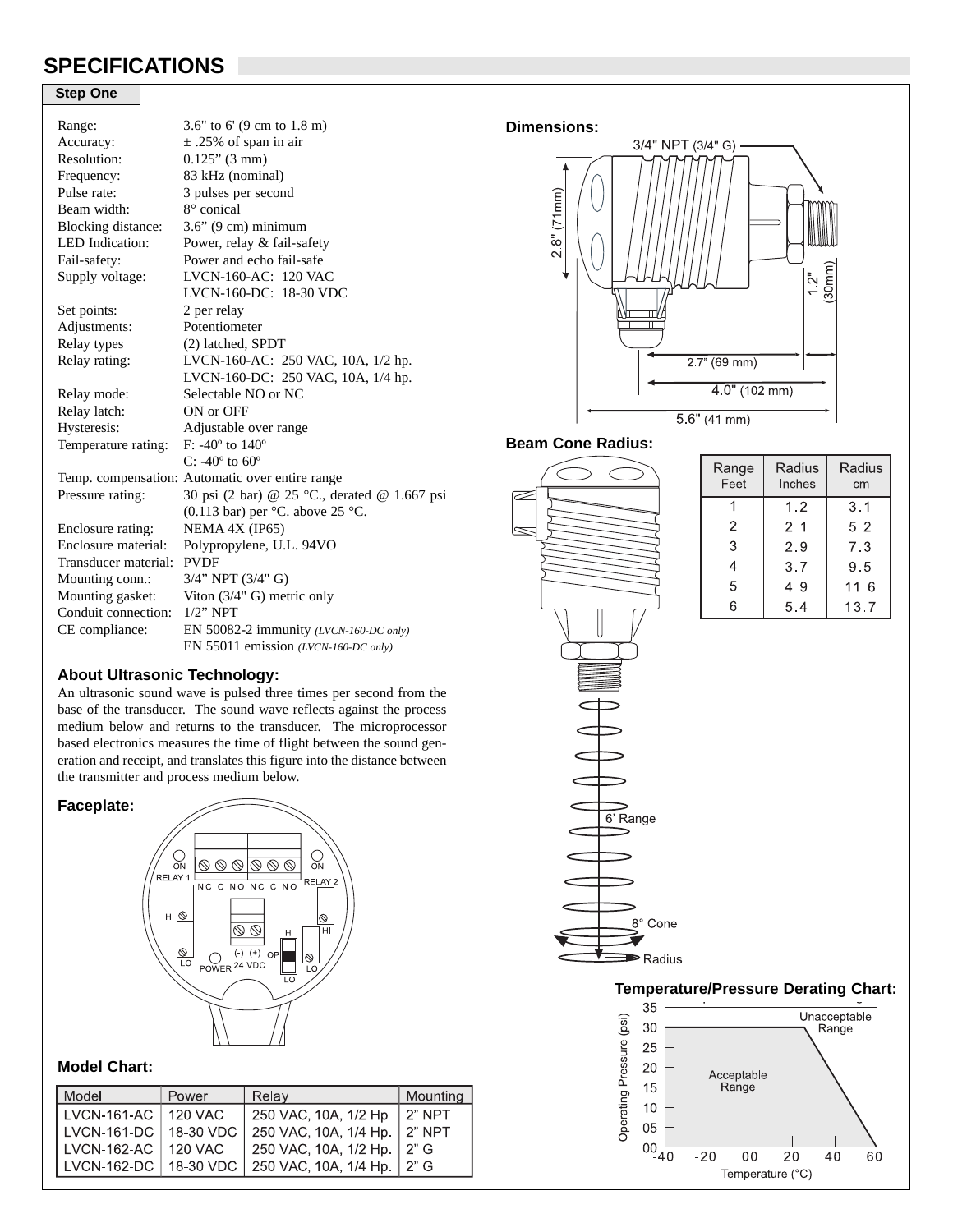# **SAFETY PRECAUTIONS GUIDE TO CONTROLS**

#### **Step Two Step Three**

#### $\overline{\mathbb{V}}$ **About this Manual:**

PLEASE READ THE ENTIRE MANUAL PRIOR TO INSTALLING OR USING THIS PRODUCT. This manual includes information on the small tank ultrasonic level controller from OMEGA: LVCN-161-\_\_ and LVCN-162-\_\_. Please refer to the part number located on the sensor label to verify the exact model which you have purchased.

### **User's Responsibility for Safety:**

OMEGA has a wide range of liquid level sensors and technologies. While each of these sensors is designed to operate in a wide variety of applications, it is the user's responsibility to select a sensor model that is appropriate for the application, install it properly, perform tests of the installed system, and maintain all components. The failure to do so could result in property damage or serious injury.

### **Proper Installation and Handling:**

Because this is an electrically operated device, only properlytrained staff should install and/or repair this product. Use a proper sealant with all installations. *Note: Always install the 3/4" Viton gasket with the LVCN-162-\_\_. The G threaded version of the Controller will not seal unless the gasket is installed properly.* Never overtighten the transmitter within the fitting. Always check for leaks prior to system start-up.

### **Wiring and Electrical:**

*A supply voltage of 120 VAC is used to power the LVCN-160 series controller. The system should never exceed a maximum of 120 volts AC.* The supply voltage used to power the LVCN-160-DC series should never exceed a maximum of 30 volts DC. Electrical wiring of the sensor should be performed in accordance with all applicable national, state, and local codes.

#### **Material Compatibility:**

The LVCN-160 series enclosure is made of Polypropylene (PP). The transducer is made of Polyvinylidene Fluoride (PVDF). Make sure that the model which you have selected is chemically compatible with the application liquids it will contact. *Note: even though the transmitter is a non-contact device, the effects of corrosion from chemical fumes and vapors should be checked.* 

### **Enclosure:**

While the transmitter housing is liquid-resistant when installed properly, it is not designed to be immersed. It should be mounted in such a way that the enclosure and diaphragm do not come into contact with fluid. *Note: use a proper sealant with the 1/2" NPT conduit connection.* 

#### Vi/ **Make a Fail-Safe System:**

Design a fail-safe system that accommodates the possibility of transmitter or power failure. In critical applications, OMEGA recommends the use of redundant backup systems and alarms in addition to the primary system.

## **Flammable, Explosive and Hazardous Applications:**

The LVCN-160 series controller systems should not be used within flammable or explosive applications.

# $\mathbb{A}$  Warning  $\mathbb{A}$

Always install the 3/4" Viton gasket with all versions of the LVCN-162-\_\_. The G threaded version of the Controller will not seal unless the gasket is installed properly.



- **1. Power indicator:** This green LED lights when DC power is ON. LED will also flask when a lost echo condition occurs.
- **2. Relay indicators:** These red LED's will light whenever the transmitter energizes the relay, in response to the proper condition with the set points.
- **3. AC Power terminals (LVCN-161-AC & LVCN-162-AC series only):** Connection of 120 VAC power to the controller. Polarity (hot and neutral) does not matter.

**DC Power terminals (LVCN-161-DC & LVCN-162-DC series only):** Connection of 18 to 30 VDC power to the controller. Please observe the Polarity (positive and negative) of the terminal.

- **4. Relay terminals (NC, C, NO):** Connect the device you wish to control (pump, valve, alarm etc.) to these terminals: supply to the COM terminal, and the device to the NO or NC terminal as required. The switched device should be a noninductive load of not more than 10 amps; for reactive loads the current must be derated or protection circuits used. When the red LED is ON and the relay is in the energized state, the NO terminal will be closed and the NC terminal will be open.
- **5. Relay Potentiometer:** Adjusts the switching positions for each relay with its own independent Hi and Lo adjustment.
- **6. Selector Switch:** Allows for independent adjustment of the Hi or Lo setting.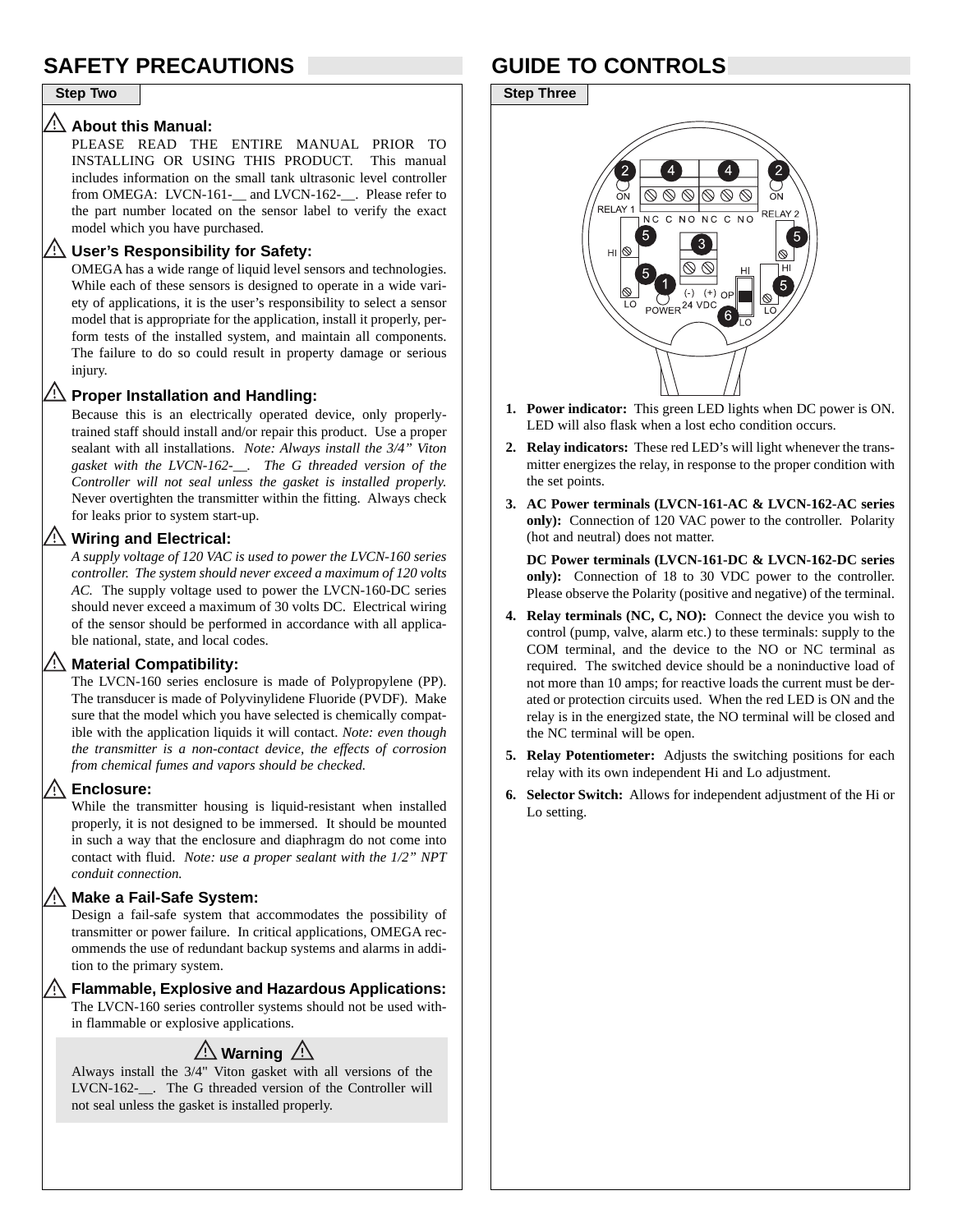### **Step Four** Step Five

Electrical wiring of the sensor should be performed in accordance with all applicable national, state, and local codes.

#### **Wiring AC Power Controller (LVCN-160 series only):**

Please does not matter for the LVCN-160 series. Do not exceed the 120 VAC power rating. The 2 relays can be connected to pumps, valves, alarms, PLC's, etc. as long as they do not exceed the 10A, 250 VAC, 1/2 Hp rating. Below illustrates using the same 120 VAC power suppling the LVCN-160 series to control two independent pumps directly.



#### **Wiring DC Power Controller (LVCN-160-DC Series):**

Please observe polarity for the LVCN-160-DC Series. The 2 relays can be connected to pumps, valves, alarms, PLC's, etc. as long as they do not exceed th 10A, 250 VAC, 1/4 Hp rating. Below illustrates using the same VDC power suppling the LVCN-160-DC Series to control a high level and low level alarm directly. The device can be wired either Normally Open (NO) or Normally Closed (NC).



#### **Wiring to the Relays:**

The 2 relays are isolated from the power required to operate the LVCN-160 Series. The relays can be used to control a device on a separate power system. The illustration below demonstrates the LVCN-160 Series controlling two alarms powered from a different power supply. All relay ratings will still apply.



# **WIRING INSTALLATION**

OMEGA's LVCN-160 series controller may be installed through the top wall of a tank. Installation requires a 3/4" NPT fitting or drum adapter.

- 1. Install the appropriate 3/4" fitting in the top wall of the tank. Prior to installation, make sure that the fitting has been installed properly and checked for leaks. Use a proper sealant at the time of installation to ensure a liquid-tight seal. Secondly, make sure that the fittings threads are not damaged or worn.
- 2. Insert the controller into the fitting and tighten to hand tight.
- 3. Always check for leaks prior to system start-up. To ensure proper installation, a complete leak test and simulation of actual process conditions should be preformed.

#### **Installation Tips:**

- 1. Avoid using a fitting where the opposite end of the fitting has pipe threads such as a T x T coupling. The unused threads causes interference with the sound pulses similar to a pipe that is not continuous and has been joined together with welded seams. For best results, use a S x T fitting.
- 2. Do not hide the LVCN-160 series within a fitting where the walls of the fitting will interfere with the beam angle. Hiding the LVCN-160 series more than an inch inside a fitting will reduce the transmitters overall distance reading. For best results, use a fitting which is shallow or even a 1/2 coupling.
- 3. Before attaching the Controller to the Drum Adapter, cut open the sealed cap above the 3/4" female thread. Use a sharp knife to remove any plastic which would interfere with the sound pulses. Attach the controller to the Drum Adapter so it is hand tight. Turn the controller by the wrench flat and not by the housing.





Do not install the LVCN-160 Series in pressurized applications above 30 psi.

Always install the 3/4" Viton gasket with all versions of the LVCN-162-\_\_. The G threaded version of the LVCN-162-\_\_ will not seal unless the gasket is installed properly and checked for leaks.

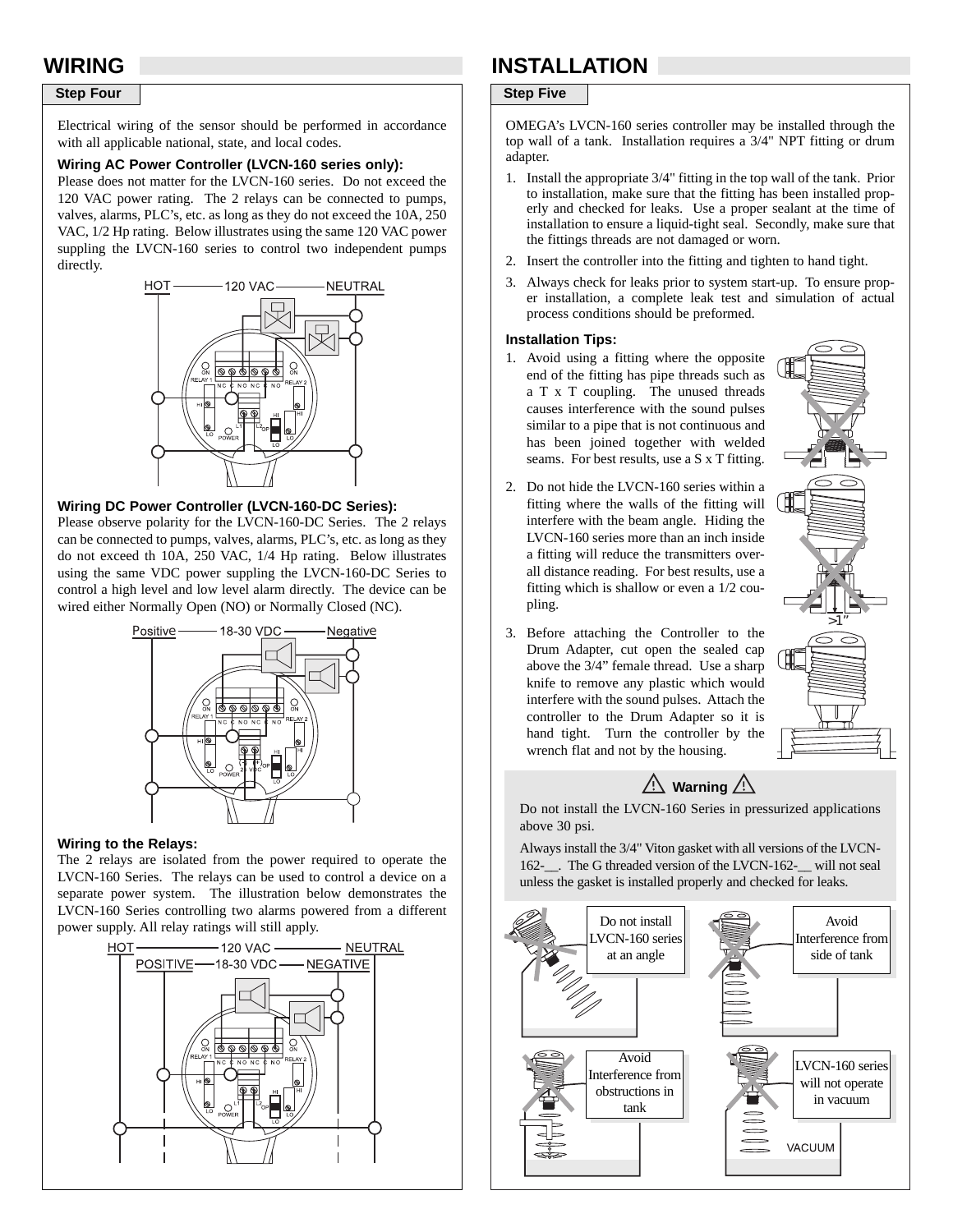## $\bigwedge$  Warning  $\bigwedge$

A supply voltage of 120 VAC is used to power the LVCN-160 series controller. A supply voltage of 18-30 VDC is used to power the LVCN-160-DC series controller. If making adjustments during powered operation, use extreme caution and use only insulated tools. Also, calibrate all models of the LVCN-160 series to a static liquid level or stationary object. Wiring should be preformed by qualified personnel in accordance with all applicable national, state and local electrical codes.

#### **Power LED Indication**

The LVCN-160 series features a single Green LED which indicates power and fail-safe conditions. During normal operation, the LED will be ON continuously to indicate that the controller has power and a strong echo signal return strength.

Should the LED begin to FLASH, this indicates that the LVCN-160 series has lost the acoustic signal and has gone into a fail-safe condition. During the lost echo condition, both relays will energize indicating a full tank condition. Once re-acquired, the LED will turn back ON continuously and the relays will return to their proper state. Note: during a fail-safe condition, both relays will energize. Design your system such that an energized relay state is a fail-safe condition.

### **Relay LED Indication**

The LVCN-160 series features dual Red LED's which indicate relay status. When the LED is On, the corresponding relay is energized. When the LED is Off, the corresponding relay is de-energized.



### **Relay LED Indication II**

The relay's in the LVCN-160 series will energize when the liquid level is above both Hi and Lo points. The relay will de-energize when the level falls below both the Hi and Lo points.



# **CALIBRATION CALIBRATION**

### **Step Six** Step Seven

**Note:** If making adjustments during powered operation, go slow, use extreme caution and use only insulated tools.

**Note:** A dry calibration is possible when using a solid target. Position the LVCN-160 series in a secure location at the exact distances required.

#### **Low Level Alarm**



The goal is to make sure that the liquid level does not fall below a certain point. If it does, an alarm is supposed to sound, alerting the operator of a low level condition.

To do this, connect the alarm to the NC side of the relay. Connect the source of power to the Com terminal of the relay.

In this application, the switch point is normally wet. In this condition, the relay will be energized so the alarm will not sound: i.e., the Red relay LED will be On. If the fluid level falls below the low switch point, the relay de-energizes, which closes the alarm circuit and the alarm sounds.

## Alarm

Low

#### **High Level Alarm**

In the same manor, this system can be used to sound an alarm when fluid reaches a high level, with just a change in the location of the switch point and the reversing of the relay.

The alarm is now connected to the NO side of the relay.

The sensor is normally dry. In this condition, the relay will be de-energized so the alarm does not sound: i.e., the Red relay LED should be Off. If the fluid

level rises to the high sensor point, the sensor goes on, the relay energizes, and the alarm sounds.

### **Single Point Relay**

Each relay can be used as a high or low level alarm. The instructions below can be used for either function.

- 1. Apply applicable power.
- 2. Turn the Hi and Lo Potentiometer for the relay fully clockwise (about 18 turns).
- 3. Set the input level to its set point.
- 4. Flip selector switch to Hi.
- 5. Adjust Hi potentiometer counter-clockwise until the LED for that relay just turns ON.
- 6. Turn Lo potentiometer for the relay fully counter-clockwise (about 18 turns).
- 7. Flip selector switch to Lo.
- 8. Adjust Lo potentiometer clockwise until the LED for that relay turns OFF.
- 9. Adjust Lo potentiometer counter-clockwise 1/4 turn, LED will turn ON.
- 10. Repeat steps 3 to 9 for the other relay.
- 11. Flip selector switch to OP.

**Note:** to protect the loads, the relay set points should be adjusted before the loads are connected.

**Note:** calibrate the LVCN-160 series to a static liquid level or stationary object.



**Note:** Low level alarm is wired NC and the high level alarm is wired NO.

> High Alarm<sub>4</sub>

> > or

Low Alarm